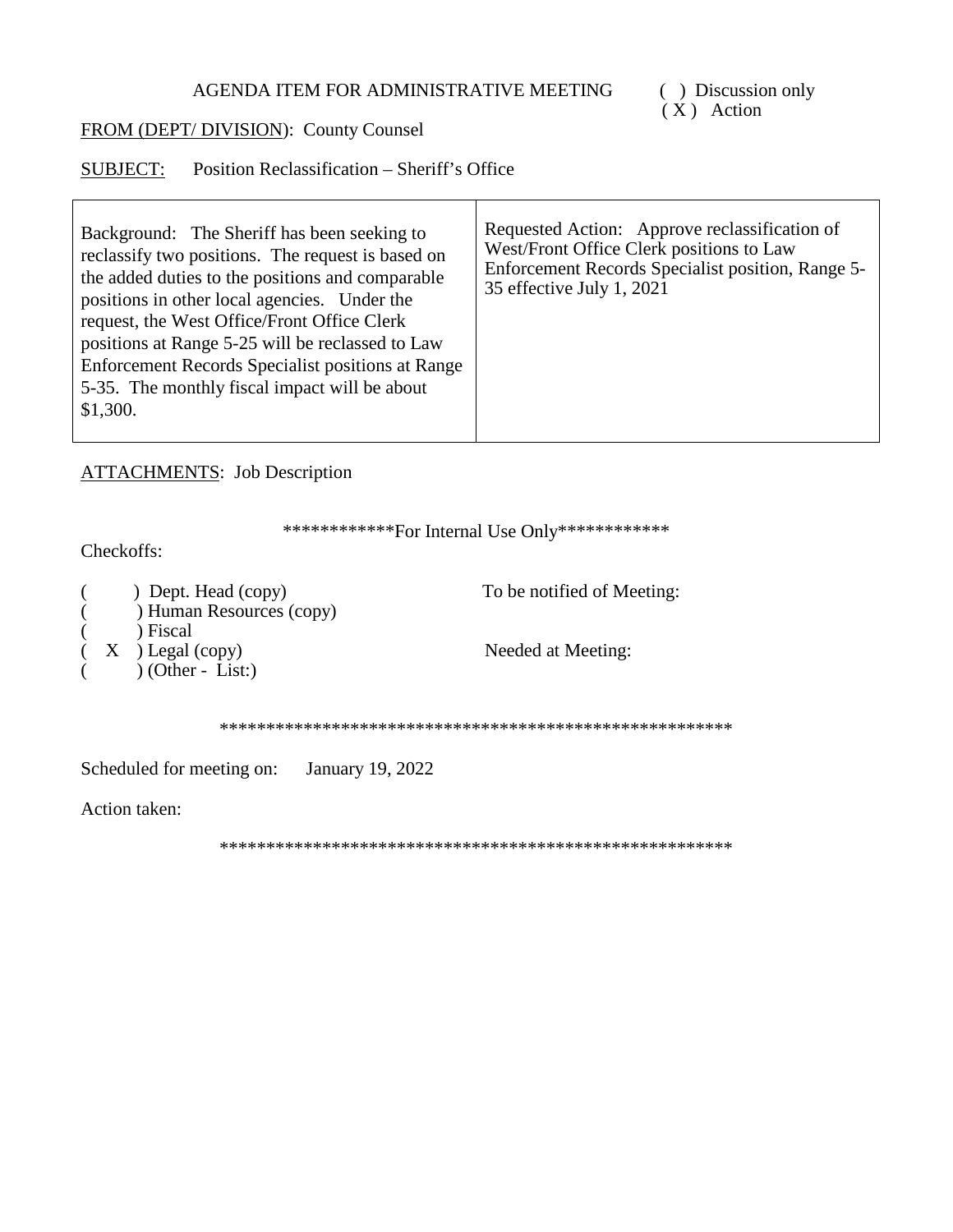

# *UMATILLA COUNTY POSITION DESCRIPTION*



*Department: Sheriff's Office Position Title: Law Enforcement Records Specialist* 

**Employee Name:** 

**Effective Date:** 

**Job Series:** Sheriff - Exempt Salary Range: 35 **Union Covered: Yes BOLI Exempt: No** 

# **GENERAL DESCRIPTION OF POSITION**

This position is responsible for maintaining and securing all Umatilla County Sheriff's Office Case Records once cases have been approved and completed. This position also includes dissemination of official correspondence and records to proper authorities, processing public records requests in accordance with Oregon Public Records Law and Umatilla County Sheriff's Office Policy, transcription of interviews and recordings and processing of background investigations. This position is expected to maintain current and extensive knowledge in law enforcement record retention laws, record request laws and complex background investigations, as well as make recommendations to the appropriate supervisor for appropriate policy changes based on that current knowledge.

# **SUPERVISORY RELATIONSHIPS**

## **Supervision Received:**

Works under the direct supervision of the Administrative Services Division Lieutenant who assigns and reviews work details and under the general supervision of the Undersheriff.

#### **Supervision Executed**:

Supervision is not a responsibility of this position. This position is expected to provide general guidance and training to the records clerks in performance of their duties within the division.

# **PRINCIPAL DUTIES OF POSITION**

- 1. Receive, document, maintain and update criminal case records into relevant RMS, including supporting documentation, photos, audio and video.
- 2. Maintain, organize and secure "hard" case files, including accountability and tracking system.
- 3. Disseminate case reports and supporting documentation to outside agencies as directed.
- 4. Process background records checks from outside agencies in accordance with the Oregon Public Records Law, Umatilla County Sheriff's Office policy, L.E.D.S. policy and CJIS policy.
- 5. Transcription from various sources, e.g. investigative interviews, recordings, 911 calls, jail calls and pre-text phone calls.
- 6. Process disposition notices from District Attorney in criminal cases.
- 7. Process and document requests for further investigation, further documentation and prosecution decline notices from the District Attorney's Office.
- 8. Fingerprint cards for arrest by criminal citation review, process and disseminate to OSP.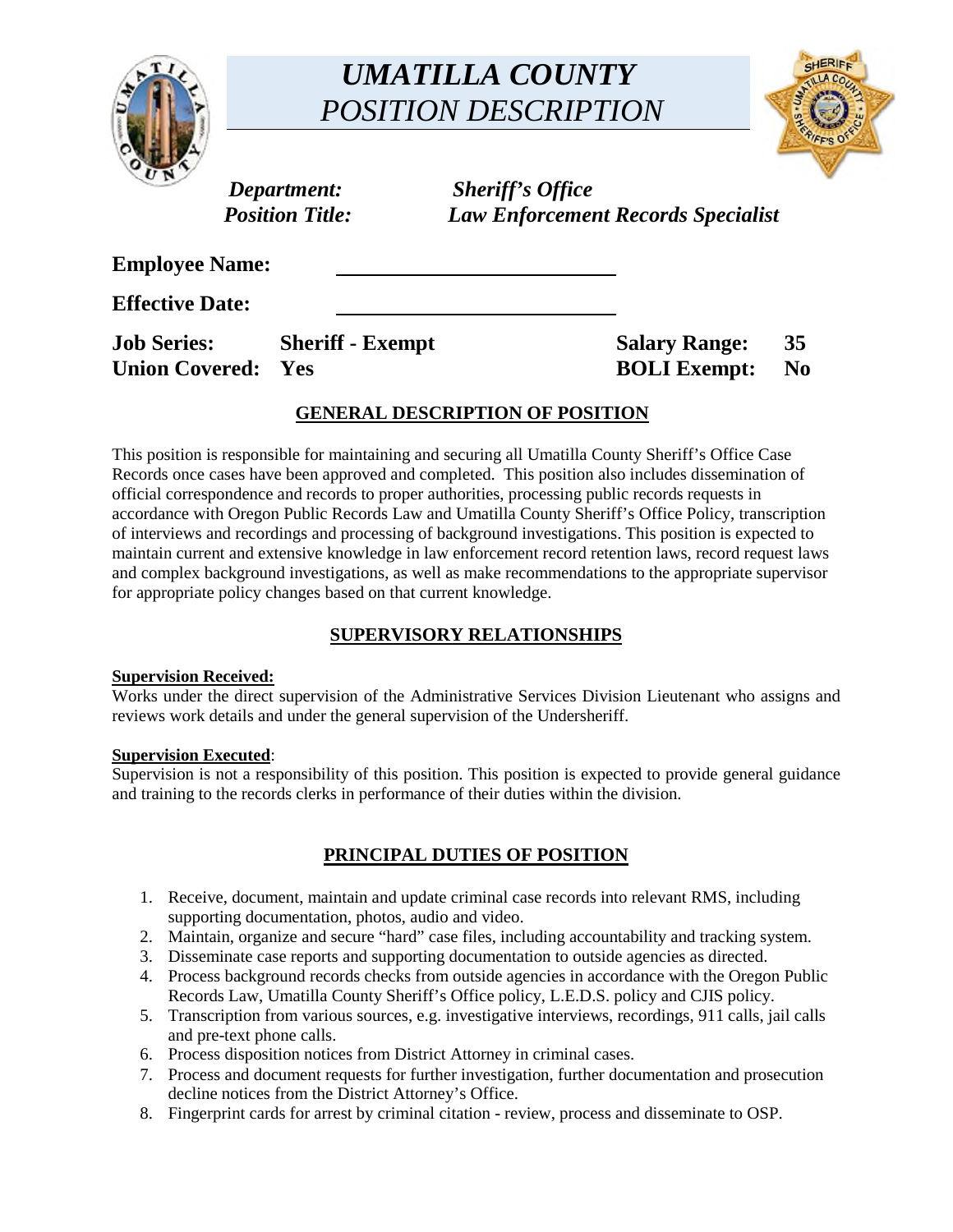- 9. Process public records requests in accordance with the Oregon Public Records Law, Umatilla County Sheriff's Office policy, L.E.D.S. policy and CJIS policy.
- 10. Patrol Body Cam video system retention and documentation for cases.
- 11. Patrol Vehicle video system retention and documentation for cases.
- 12. Video review and redaction for records requests to comply with Oregon Public Records Law.
- 13. Document and photo redaction for record requests to comply with Oregon Public Records Law.
- 14. Retrieve and process analytical reports from the OSP Crime Lab database, update RMS and hard case file, and notify investigating officers and supervisors.
- 15. Process criminal citations, enter into RMS, disseminate to courts with proper documentation.
- 16. Process vehicle impound forms, provide notice to appropriate entities, enter into RMS.
- 17. Review vehicle impound release requests and generate approval forms.
- 18. Enter pawn records into RMS.
- 19. Purge criminal case records yearly according to Oregon record retention laws, ORS and OARs including purge from hard files and appropriate record management systems. Maintain reference record of purged files.
- 20. Execute Expungement, Seal and Set Aside Orders from the court and document compliance with those orders.
- 21. Create and update UCSO internal forms as needed e.g. Public Records Request form, Stolen Vehicle Report, PC Affidavit form.
- 22. Process Jail records requests and maintenance.
- 23. Athena PD historical criminal case records security, release, and maintenance.
- 24. Weston PD historical criminal case records security, release, and maintenance.
- 25. Maintain current knowledge of public records requests and retention laws by attending trainings and participating in OLERA.
- 26. Recommend policy changes to the division supervisor as appropriate.
- 27. Provide guidance and training to record clerks within the division.
- 28. Maintain confidentiality of documents, correspondence and communications with the department.
- 29. Assist the public (both in person and on the phone) with questions regarding the disposition of cases, the record request process, contacting a deputy and referral to other agencies.
- 30. General office duties e.g. typing, data entry, filing, scanning, copying, answering phones, etc.
- 31. Other duties as assigned.

## OTHER DUTIES OF POSITION

The duties of the LE Records Specialist can be changed as needed, consistent with the nature of the position, to serve the goals of the Sheriff's Office. The statements contained herein reflect general details as necessary to describe the principal functions of the position. They **should not** be considered an allinclusive listing of work requirements.

#### **REQUIREMENTS FOR POSITION**

#### **Experience and Training**

- Must possess a High School Diploma / GED
- LEDS certification (both Inquiry and Entry level) is required within 90 days of employment
- Public Notary for the State of Oregon required within 3 months of employment

#### **Knowledge, Skills and Abilities**

- Excellent typing , data entry, and computer skills (including photo, audio and video records)
- Excellent verbal and written communications skills
- Excellent organizational skills
- Proficient at transcription
- Excellent customer service skills